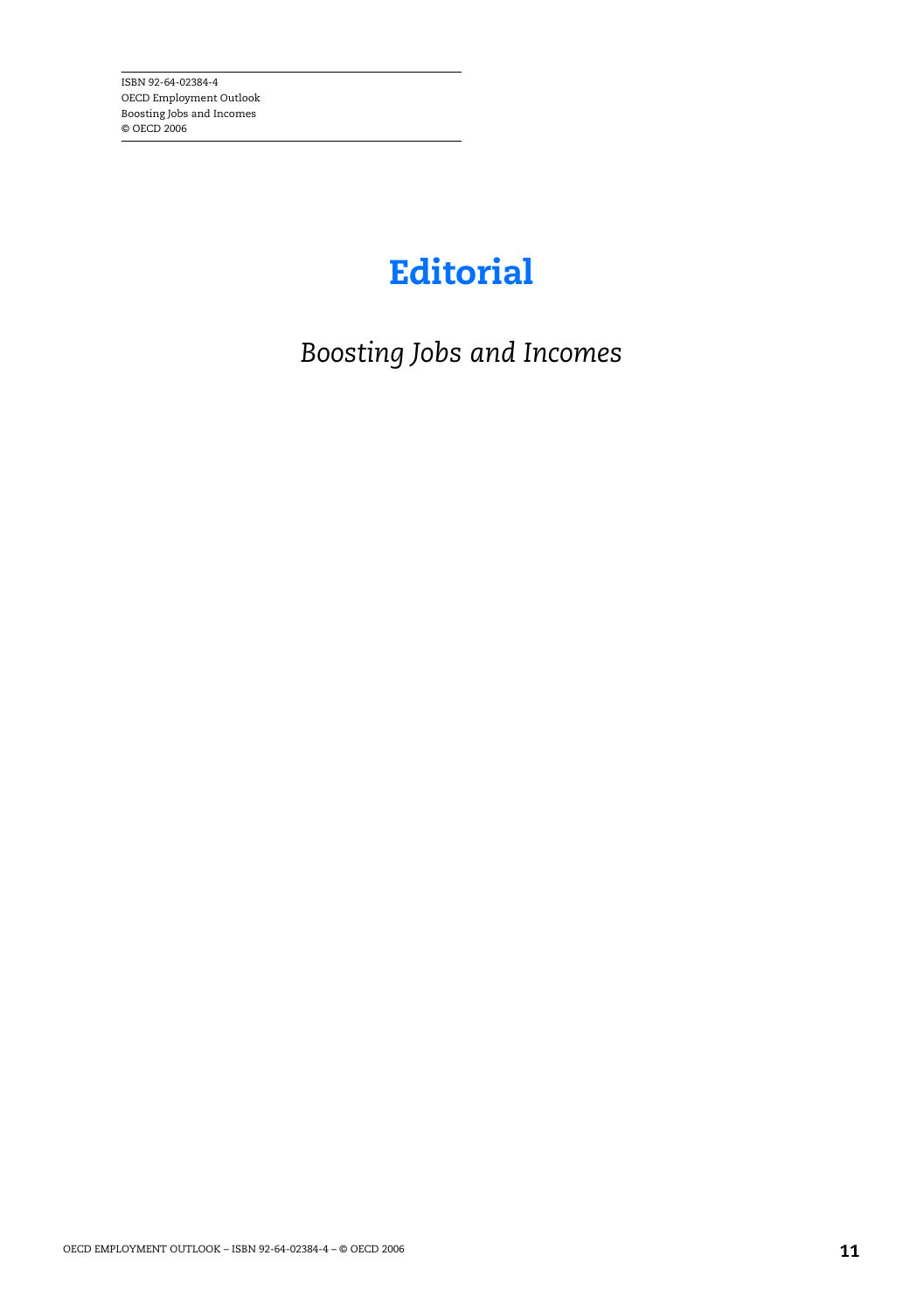$\mathbf{l}_n$  the early 1990s, many OECD countries were struggling with high and persistent unemployment. In order to assist them, the OECD released its wide-ranging Jobs Strategy. This had a major impact on the policy debate. While it had its critics, the record shows that those countries which implemented its recommendations outperformed those who did not.

But time passes and challenges evolve. While some countries still need to cut unemployment, especially in continental Europe, new questions loom. How can OECD labour markets cope with population ageing and globalisation? What has been learned from implementing the Jobs Strategy recommendations in terms of what works and what does not? The OECD has recently carried out a comprehensive reassessment of the Jobs Strategy. The empirical results are presented in this issue of the *Employment Outlook*, and the policy recommendations are summarised in a companion volume.\*

Many of the policy recommendations are unchanged from the original Jobs Strategy: they have stood the test of time and relevance. But the reassessment has also yielded new insights and policy lessons. We would like to highlight seven of them.

First, new evidence shows that so-called "activation/mutual obligations" approaches can co-exist with relatively generous unemployment benefits while providing strong incentives for the unemployed to find work. What is needed is a judicious mix of incentives. This includes effective re-employment services to help the unemployed find a new job, as well as adequate monitoring of the job-search efforts of the unemployed to ensure that they are actively looking for work, backed up by the threat of graduated benefit sanctions.

As many countries have managed to cut their unemployment rolls by applying such approaches, a new problem has emerged. Large numbers of people of working age are now drawing other non-employment benefits, *e.g.* sickness/disability, lone-parent and early retirement benefits. Some countries are experimenting with different activation approaches to help many of these people to find work. It will be a priority for the future to monitor these efforts closely to determine what works and why.

Second, it is vital to remove existing barriers to labour force participation among women, older workers and under-represented groups more broadly. As regards women, several family-friendly policies have shown their worth. They include flexible working patterns, appropriate tax incentives, adequate but not overly long paid parental leave, good-quality, affordable child care and more sharing of caring responsibilities between men and women. Concerning older workers, remaining disincentives to continued work embedded in old-age pension systems and various pathways into early retirement need to be removed.

Third, it is time to grasp the nettle of employment security *versus* flexibility. Too often, countries have opted to ease the conditions governing temporary jobs while leaving those governing permanent jobs unchanged. While this may deliver some short-term job gains,

<sup>\*</sup> See OECD (2006), "Boosting Jobs and Incomes: policy lessons from reassessing the OECD Jobs Strategy", free policy report, available on-line at *www.oecd.org/els/employmentoutlook/policylessons*, Paris.